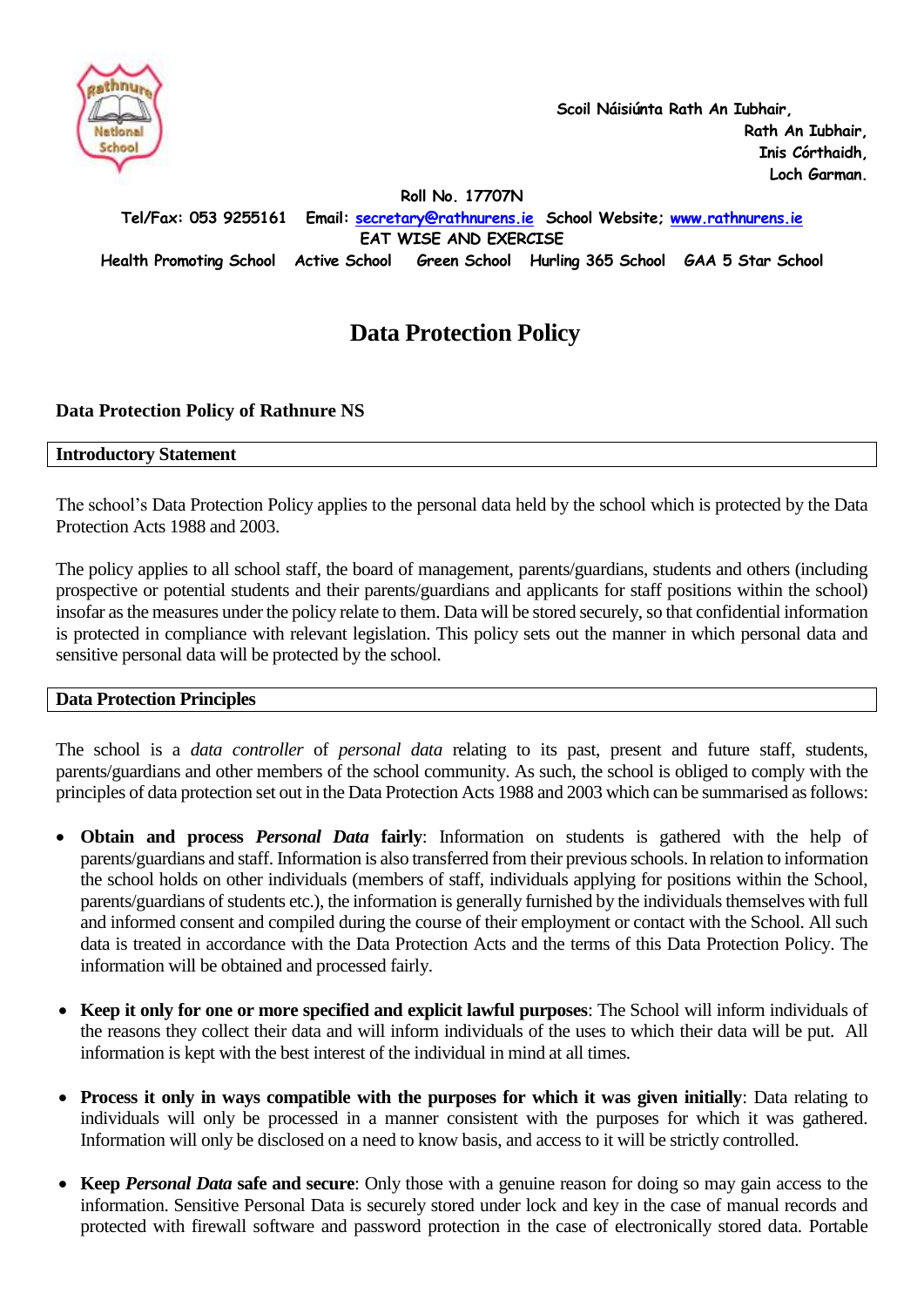devices storing personal data (such as laptops) should be encrypted and password protected before they are removed from the school premises. Confidential information will be stored securely and in relevant circumstances, it will be placed in a separate file which can easily be removed if access to general records is granted to anyone not entitled to see the confidential data.

- **Keep Personal Data accurate, complete and up-to-date**: Students, parents/guardians, and/or staff should inform the school of any change which the school should make to their personal data and/or sensitive personal data to ensure that the individual's data is accurate, complete and up-to-date. Once informed, the school will make all necessary changes to the relevant records. The principal may delegate such updates/amendments to another member of staff. However, records must not be altered or destroyed without proper authorisation. If alteration/correction is required, then a note of the fact of such authorisation and the alteration(s) to be made to any original record/documentation should be dated and signed by the person making that change.
- **Ensure that it is adequate, relevant and not excessive**: Only the necessary amount of information required to provide an adequate service will be gathered and stored.
- **Retain it no longer than is necessary for the specified purpose or purposes for which it was given**: As a general rule, the information will be kept for the duration of the individual's time in the school. Thereafter, the school will comply with DES guidelines on the storage of Personal Data and Sensitive Personal Data relating to a student. In the case of members of staff, the school will comply with both DES guidelines and the requirements of the Revenue Commissioners with regard to the retention of records relating to employees. The school may also retain the data relating to an individual for a longer length of time for the purposes of complying with relevant provisions of law and or/defending a claim under employment legislation and/or contract and/or civil law.
- **Provide a copy of their** *personal data* **to any individual, on request**: Individuals have a right to know what personal data/sensitive personal data is held about them, by whom, and the purpose for which it is held.

### **Scope**

**Purpose of the Policy:** The Data Protection Acts 1988 and 2003 apply to the keeping and processing of *Personal Data*, both in manual and electronic form. The purpose of this policy is to assist the school to meet its statutory obligations, to explain those obligations to School staff, and to inform staff, students and their parents/guardians how their data will be treated.

The policy applies to all school staff, the board of management, parents/guardians, students and others (including prospective or potential students and their parents/guardians, and applicants for staff positions within the school) insofar as the school handles or processes their *Personal Data* in the course of their dealings with the school.

### **Definition of Data Protection Terms**

In order to properly understand the school's obligations, there are some key terms which should be understood by all relevant school staff:

*Data* means information in a form that can be processed. It includes both *automated data* (e.g. electronic data) and *manual data*. *Automated data* means any information on computer, or information recorded with the intention that it be *processed* by computer. *Manual data* means information that is kept/recorded as part of a *relevant filing system* or with the intention that it form part of a relevant filing system.

*Relevant filing system* means any set of information that, while not computerised, is structured by reference to individuals or by reference to criteria relating to individuals, so that specific information relating to a particular individual is readily, quickly and easily accessible.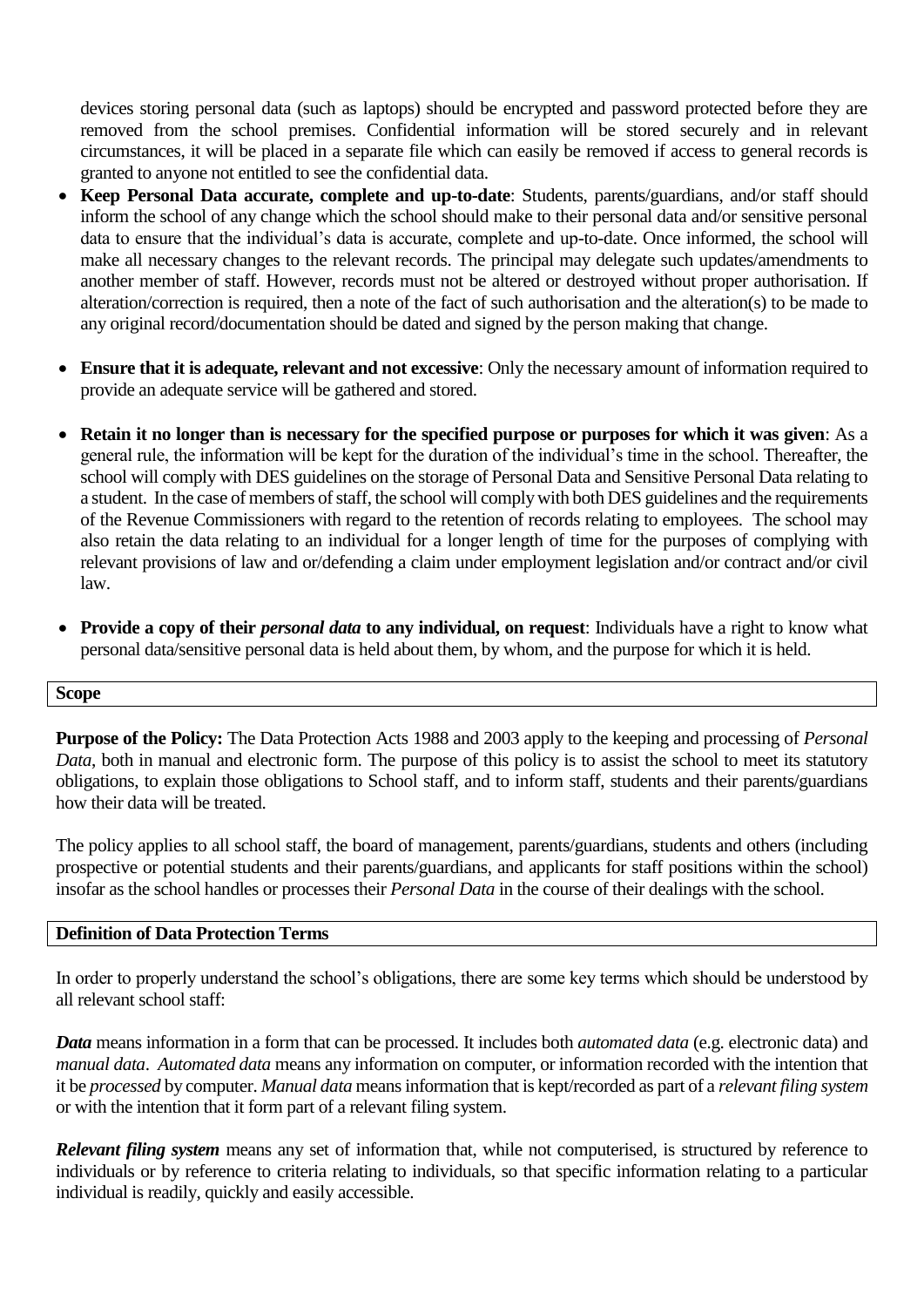*Personal Data* means data relating to a living individual who is or can be identified either from the data or from the data in conjunction with other information that is in, or is likely to come into, the possession of the Data Controller i.e. the school.

# *Sensitive Personal Data* refers to *Personal Data* regarding a person's

- racial or ethnic origin, political opinions or religious or philosophical beliefs
- membership of a trade union
- physical or mental health or condition or sexual life
- commission or alleged commission of any offence or
- any proceedings for an offence committed or alleged to have been committed by the person, the disposal of such proceedings or the sentence of any court in such proceedings, criminal convictions or the alleged commission of an offence.

*Data Controller* for the purpose of this policy is the board of management, [Name of school].

#### **Rationale**

In addition to its legal obligations under the broad remit of educational legislation, the school has a legal responsibility to comply with the Data Protection Acts, 1988 and 2003.

This policy explains what sort of data is collected, why it is collected, for how long it will be stored and with whom it will be shared. As more and more data is generated electronically and as technological advances enable the easy distribution and retention of this data, the challenge of meeting the school's legal responsibilities has increased.

The school takes its responsibilities under data protection law very seriously and wishes to put in place safe practices to safeguard individual's personal data. It is also recognised that recording factual information accurately and storing it safely facilitates an evaluation of the information, enabling the principal and board of management to make decisions in respect of the efficient running of the School. The efficient handling of data is also essential to ensure that there is consistency and continuity where there are changes of personnel within the school and board of management.

### **Other Legal Obligations**

Implementation of this policy takes into account the school's other legal obligations and responsibilities. Some of these are directly relevant to data protection. *For example:*

- Under Section  $9(g)$  of the [Education Act, 1998,](http://acts2.oireachtas.ie/zza51y1998.1.html) the parents of a student, or a student who has reached the age of 18 years, must be given access to records kept by the school relating to the progress of the student in their education
- Under Section 20 of the [Education \(Welfare\) Act, 2000,](http://www.oireachtas.ie/documents/bills28/acts/2000/a2200.pdf) the school must maintain a register of all students attending the School
- Under section 20(5) of the Education (Welfare) Act, 2000, a principal is obliged to notify certain information relating to the child's attendance in school and other matters relating to the child's educational progress to the principal of another school to which a student is transferring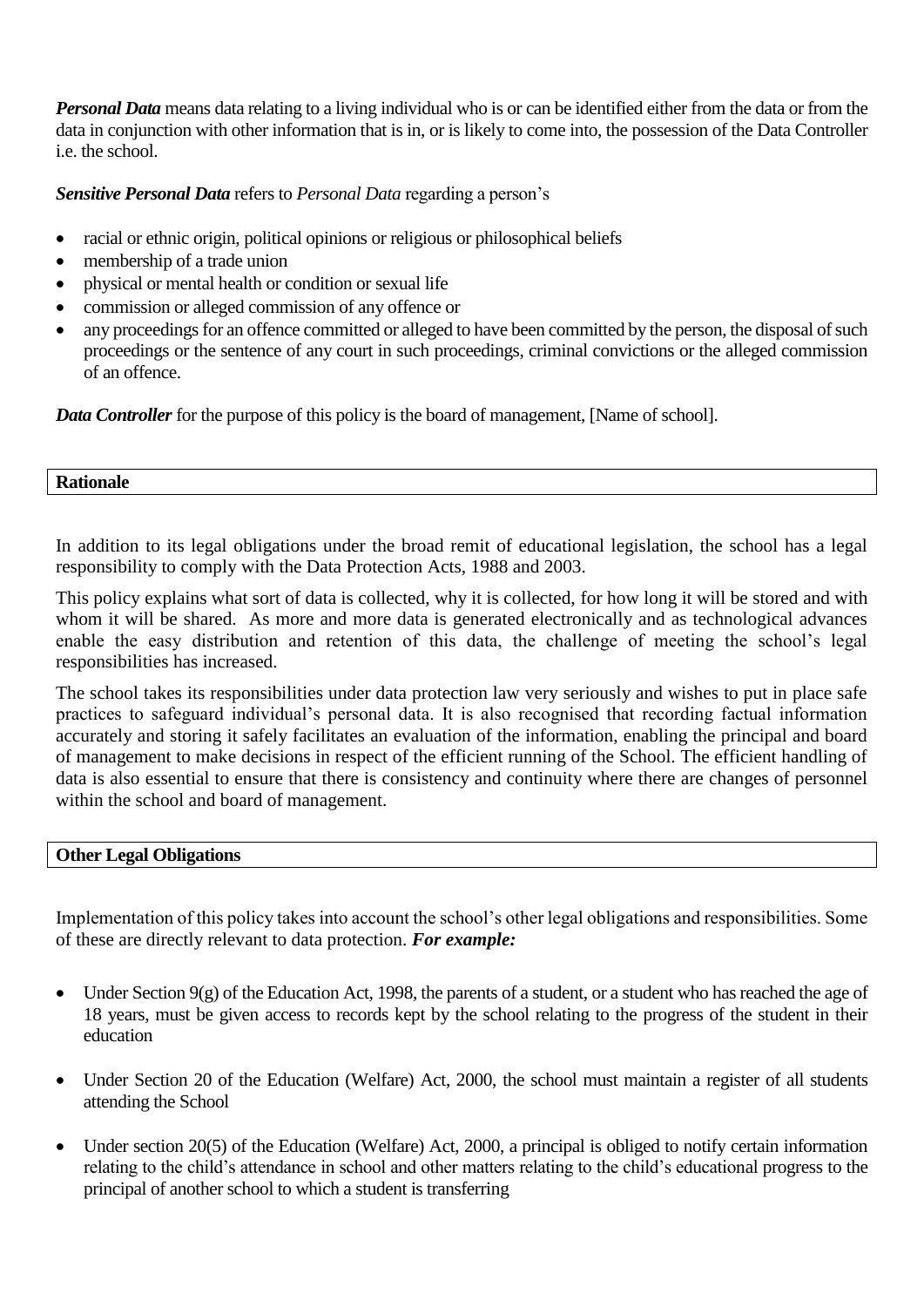- Under Section 21 of th[e Education \(Welfare\) Act, 2000,](http://www.oireachtas.ie/documents/bills28/acts/2000/a2200.pdf) the school must record the attendance or non-attendance of students registered at the school on each school day
- Under Section 28 of the [Education \(Welfare\) Act, 2000,](http://www.oireachtas.ie/documents/bills28/acts/2000/a2200.pdf) the School may supply *Personal Data* kept by it to certain prescribed bodies (the Department of Education and Skills, the National Education Welfare Board, the National Council for Special Education, other schools, other centres of education) provided the School is satisfied that it will be used for a "relevant purpose" (which includes recording a person's educational or training history or monitoring their educational or training progress in order to ascertain how best they may be assisted in availing of educational or training opportunities or in developing their educational potential; or for carrying out research into examinations, participation in education and the general effectiveness of education or training)
- Under Section 14 of the Education for Persons with Special Educational Needs Act, 2004, the school is required to furnish to the National Council for Special Education (and its employees, which would include Special Educational Needs Organisers ("SENOs")) such information as the Council may from time to time reasonably request
- The Freedom of Information Act 1997 provides a qualified right to access to information held by public bodies which does not necessarily have to be "personal data" as with data protection legislation. While schools are not currently subject to freedom of information legislation, if a school has furnished information to a body covered by the Freedom of Information Act (such as the Department of Education and Skills, etc.) these records could be disclosed if a request is made to that body
- Under Section 26(4) of the Health Act, 1947 a School shall cause all reasonable facilities (including facilities for obtaining names and addresses of pupils attending the school) to be given to a health authority who has served a notice on it of medical inspection, e.g. a dental inspection
- Under *Children First: National Guidance for the Protection and Welfare of Children* (2011) published by the Department of Children & Youth Affairs, schools, their boards of management and their staff have responsibilities to report child abuse or neglect to TUSLA - Child and Family Agency (or in the event of an emergency and the unavailability of TUSLA, to An Garda Síochána).

# **Relationship to characteristic spirit of the School (School's mission/vision/aims)**

Rathnure NS seeks to

- enable each student to develop their full potential
- provide a safe and secure environment for learning
- promote respect for the diversity of values, beliefs, traditions, languages and ways of life in society.

We aim to achieve these goals while respecting the privacy and data protection rights of students, staff, parents/guardians and others who interact with us. The school wishes to achieve these aims/missions while fully respecting individuals' rights to privacy and rights under the Data Protection Acts.

### **Personal Data**

The *Personal Data* records held by the school **may** include:

### *A. Staff records:*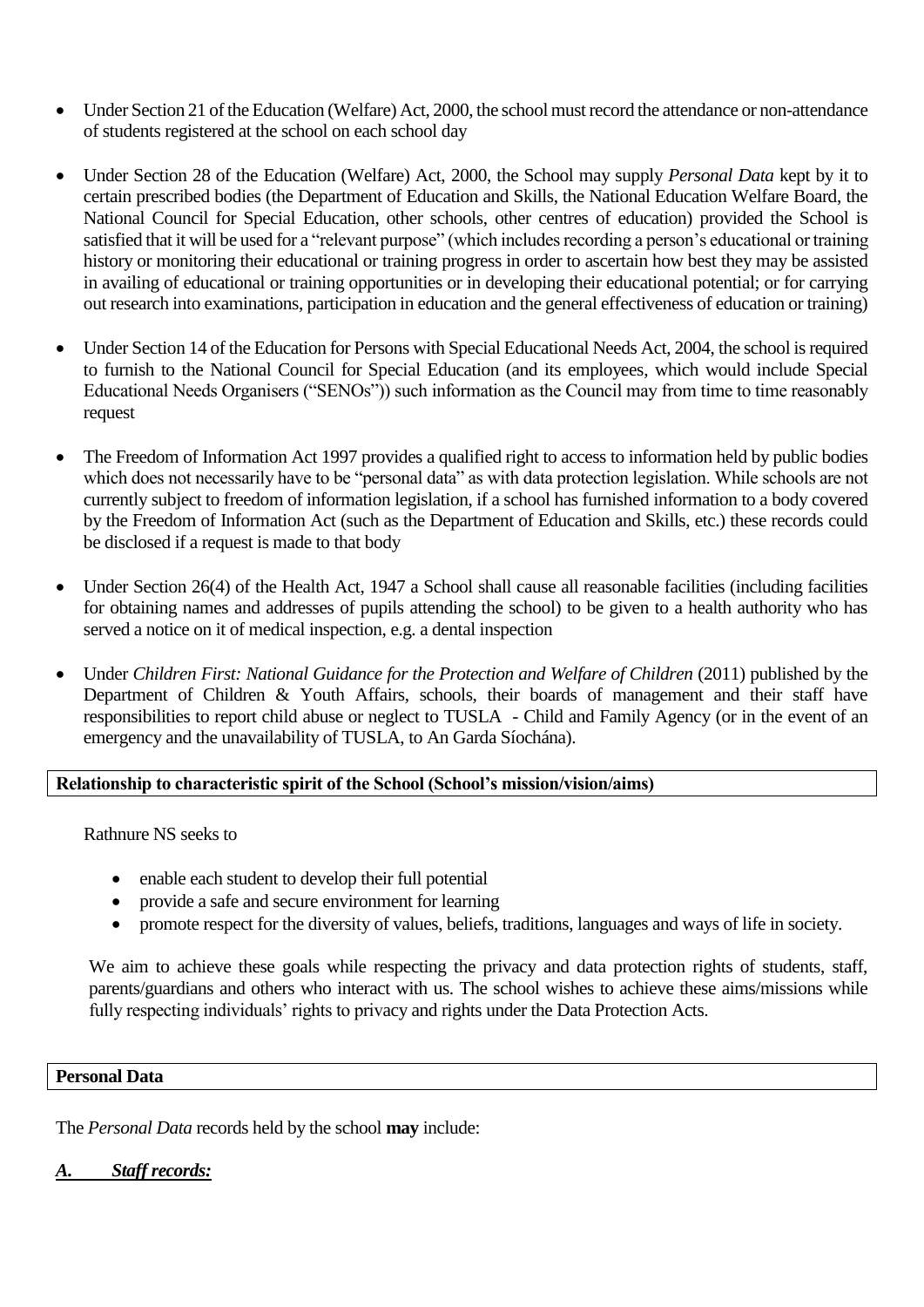- (a) **Categories of staff data**: As well as existing members of staff (and former members of staff), these records may also relate to applicants applying for positions within the school, trainee teachers and teachers under probation. These staff records may include:
	- Name, address and contact details, PPS number
	- Original records of application and appointment to promotion posts
	- Details of approved absences (career breaks, parental leave, study leave etc.)
	- Details of work record (qualifications, classes taught, subjects etc.)
	- Details of any accidents/injuries sustained on school property or in connection with the staff member carrying out their school duties
	- Records of any reports the school (or its employees) have made in respect of the staff member to State departments and/or other agencies under mandatory reporting legislation and/or child-safeguarding guidelines (subject to the DES Child Protection Procedures).
- (b) **Purposes**: Staff records are kept for the purposes of:
	- the management and administration of school business (now and in the future)
	- to facilitate the payment of staff, and calculate other benefits/ entitlements (including reckonable service for the purpose of calculation of pension payments, entitlements and/or redundancy payments where relevant)
	- to facilitate pension payments in the future
	- human resources management
	- recording promotions made (documentation relating to promotions applied for) and changes in responsibilities etc.
	- to enable the school to comply with its obligations as an employer including the preservation of a safe, efficient working and teaching environment (including complying with its responsibilities under the Safety, Health and Welfare At Work Act. 2005)
	- to enable the school to comply with requirements set down by the Department of Education and Skills, the Revenue Commissioners, the National Council for Special Education, TUSLA, the HSE, and any other governmental, statutory and/or regulatory departments and/or agencies
	- and for compliance with legislation relevant to the school.
- (c) **Location**: In a secure, locked filing cabinet that only personnel who are authorised to use the data can access. Employees are required to maintain the confidentiality of any data to which they have access.
- (d) **Security:** Identify the format in which these records are kept e.g. manual record (personal file within a *relevant filing system*), computer record (database) or both. [Describe applicable security measures, e.g. locks, padlocks, password protection, firewall software, adequate levels of encryption etc.]

# *B. Student records:*

- (a) **Categories of student data**: These **may** include:
	- Information which may be sought and recorded at enrolment and may be collated and compiled during the course of the student's time in the school. These records may include:
		- o name, address and contact details, PPS number
		- o date and place of birth
		- o names and addresses of parents/guardians and their contact details (including any special arrangements with regard to guardianship, custody or access)
		- o religious belief
		- o racial or ethnic origin
		- o membership of the Traveller community, where relevant
		- o whether they (or their parents) are medical card holders
		- o whether English is the student's first language and/or whether the student requires English language support
		- o any relevant special conditions (e.g. special educational needs, health issues etc.) which may apply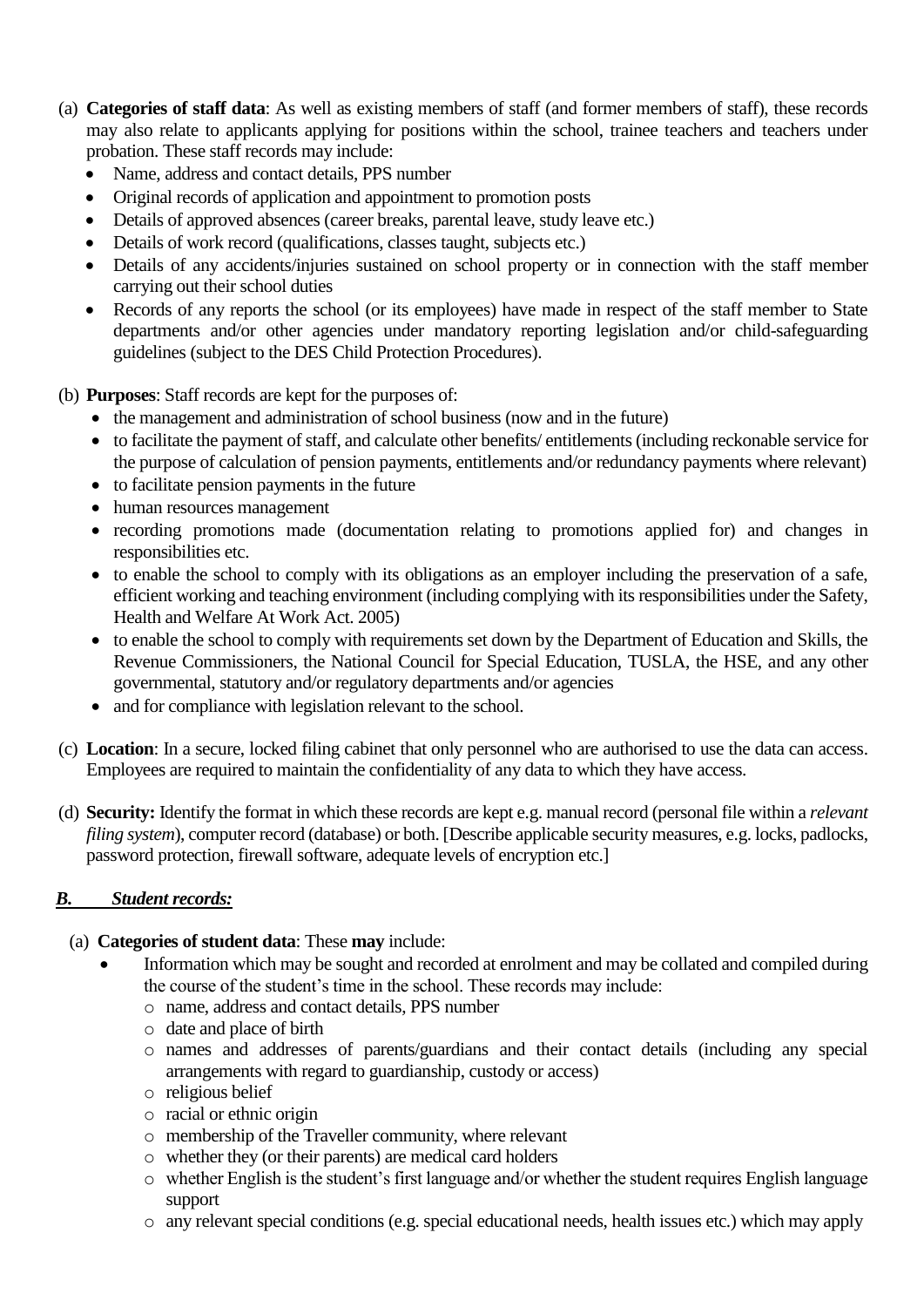- Information on previous academic record (including reports, references, assessments and other records from any previous school(s) attended by the student
- Psychological, psychiatric and/or medical assessments
- Attendance records
- Photographs and recorded images of students (including at school events and noting achievements). See the template "Guidance on Taking and Using Images of Children in Schools"
- Academic record subjects studied, class assignments, examination results as recorded on official School reports
- Records of significant achievements
- Whether the student is repeating the Leaving Certificate
- Whether the student is exempt from studying Irish
- Records of disciplinary issues/investigations and/or sanctions imposed
- Garda vetting outcome record (where the student is engaged in work experience organised with or through the school/ETB which requires that they be Garda vetted)
- Other records e.g. records of any serious injuries/accidents etc. (Note: it is advisable to inform parents that a particular incident is being recorded).
- Records of any reports the school (or its employees) have made in respect of the student to State departments and/or other agencies under mandatory reporting legislation and/or child safeguarding guidelines (subject to the DES Child Protection Procedures).
- (b) **Purposes**: The purposes for keeping student records are:
	- to enable each student to develop to their full potential
	- to comply with legislative or administrative requirements
	- to ensure that eligible students can benefit from the relevant additional teaching or financial supports
	- to support the provision of religious instruction
	- to enable parents/guardians to be contacted in the case of emergency or in the case of school closure, or to inform parents of their child's educational progress or to inform parents of school events etc.
	- to meet the educational, social, physical and emotional requirements of the student
	- photographs and recorded images of students are taken to celebrate school achievements, compile yearbooks, establish a school website, record school events, and to keep a record of the history of the school. Such records are taken and used in accordance with the school's "Guidance for Taking and Using Images of Pupils in Schools" (see template)
	- to ensure that the student meets the school's admission criteria
	- to ensure that students meet the minimum age requirements for their course,
	- to ensure that any student seeking an exemption from Irish meets the criteria in order to obtain such an exemption from the authorities
	- to furnish documentation/ information about the student to the Department of Education and Skills, the National Council for Special Education, TUSLA, and other Schools etc. in compliance with law and directions issued by government departments
	- to furnish, when requested by the student (or their parents/guardians in the case of a student under 18 years) documentation/information/ references to third-level educational institutions and/or prospective employers
	- In respect of a work experience placement, (where that work experience role requires that the student be Garda vetted) the School will assist the student in obtaining their Garda vetting outcome (with the consent of the student and their parent/guardian) in order to furnish a copy of same (with the consent of the student and the student's parent/guardian) to the work experience employer.
- (c) **Location**: In a secure, locked filing cabinet that only personnel who are authorised to use the data can access. Employees are required to maintain the confidentiality of any data to which they have access.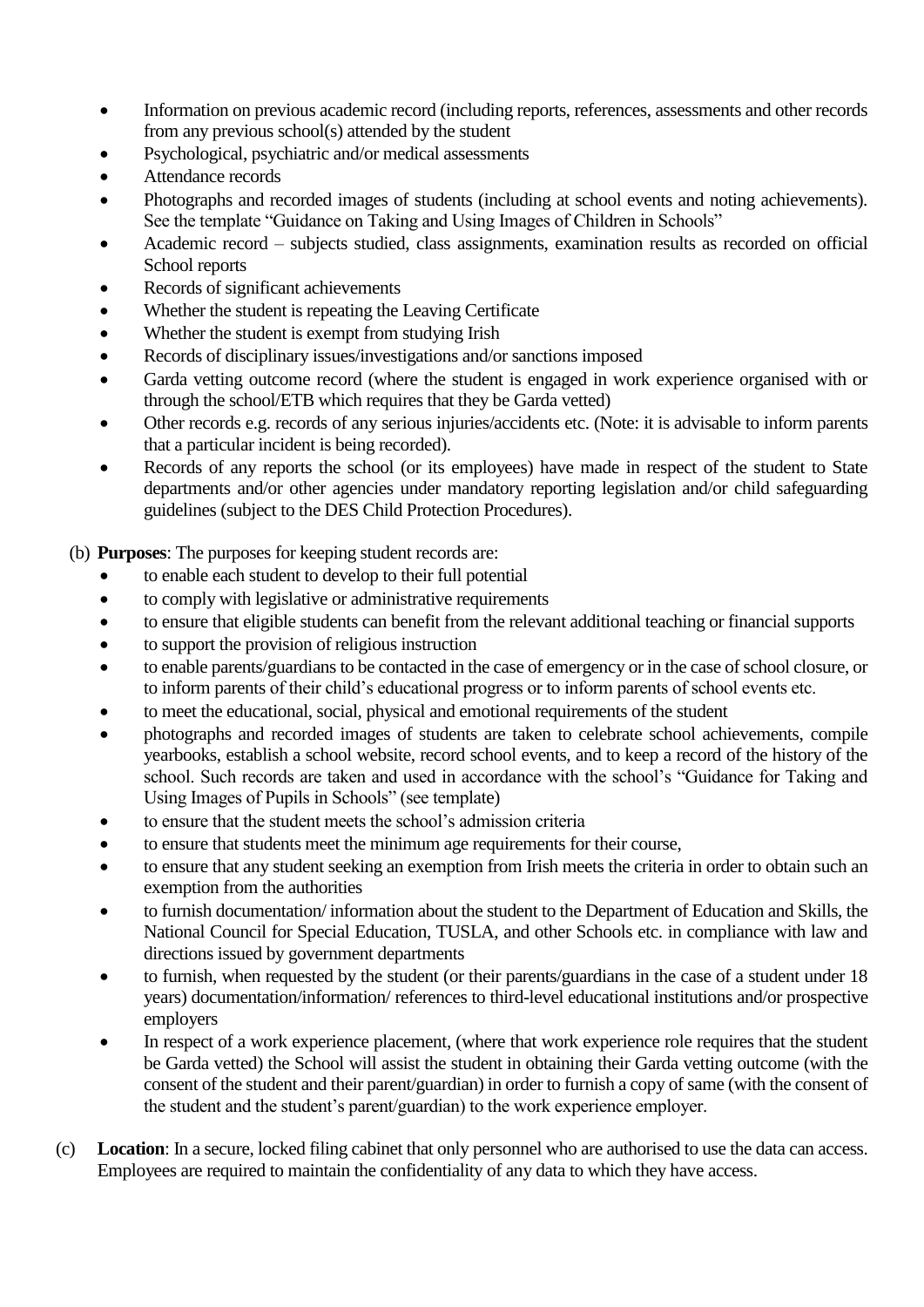(d) **Security:** Identify the format in which these records are kept e.g. manual record (personal file within a *relevant filing system*), computer record (database) or both. [Describe applicable security measures, e.g. locks, padlocks, password protection, firewall software, adequate levels of encryption etc.].

# *C. Board of management records:*

- (a) **Categories of** board of management data: These may include:
	- Name, address and contact details of each member of the board of management (including former members of the board of management)
	- Records in relation to appointments to the Board
	- Minutes of Board of Management meetings and correspondence to the Board which may include references to particular individuals.
	- $\bullet$
- (b) **Purposes:** To enable the Board of Management to operate in accordance with the Education Act 1998 and other applicable legislation and to maintain a record of board appointments and decisions.
- (c) **Location**: In a secure, locked filing cabinet and that only personnel who are authorised to use the data can access it. Employees are required to maintain the confidentiality of any data to which they have access.
- (d) **Security:** Identify the format in which these records are kept e.g. manual record (personal file within a *relevant filing system*), computer record (database) or both. [Describe applicable security measures, e.g. locks, padlocks, password protection, firewall software, adequate levels of encryption etc.]

# *D. Other records:*

The school will hold other records relating to individuals. The format in which these records will be kept are manual record (personal file within a relevant filing system), and/or computer record (database). Some examples of the type of other records which the school will hold are set out below (this list is not exhaustive):

# **Creditors**

- (a) **Categories of data**: the school may hold some or all of the following information about creditors (some of whom are self-employed individuals):
	- name
	- address
	- contact details
	- PPS number
	- tax details
	- **bank** details and
	- amount paid.
- (b) **Purposes**: This information is required for routine management and administration of the school's financial affairs, including the payment of invoices, the compiling of annual financial accounts and complying with audits and investigations by the Revenue Commissioners.
- **(c) Location**: In a secure, locked filing cabinet that only personnel who are authorised to use the data can access. Employees are required to maintain the confidentiality of any data to which they have access.
- **(d) Security:** Identify the format in which these records are kept e.g. manual record (personal file within a *relevant filing system*), computer record (database) or both. [Describe applicable security measures, e.g. locks, padlocks, password protection, firewall software, adequate levels of encryption etc.]

# **Charity tax-back forms**

(a) **Categories of data**: the school may hold the following data in relation to donors who have made charitable donations to the school: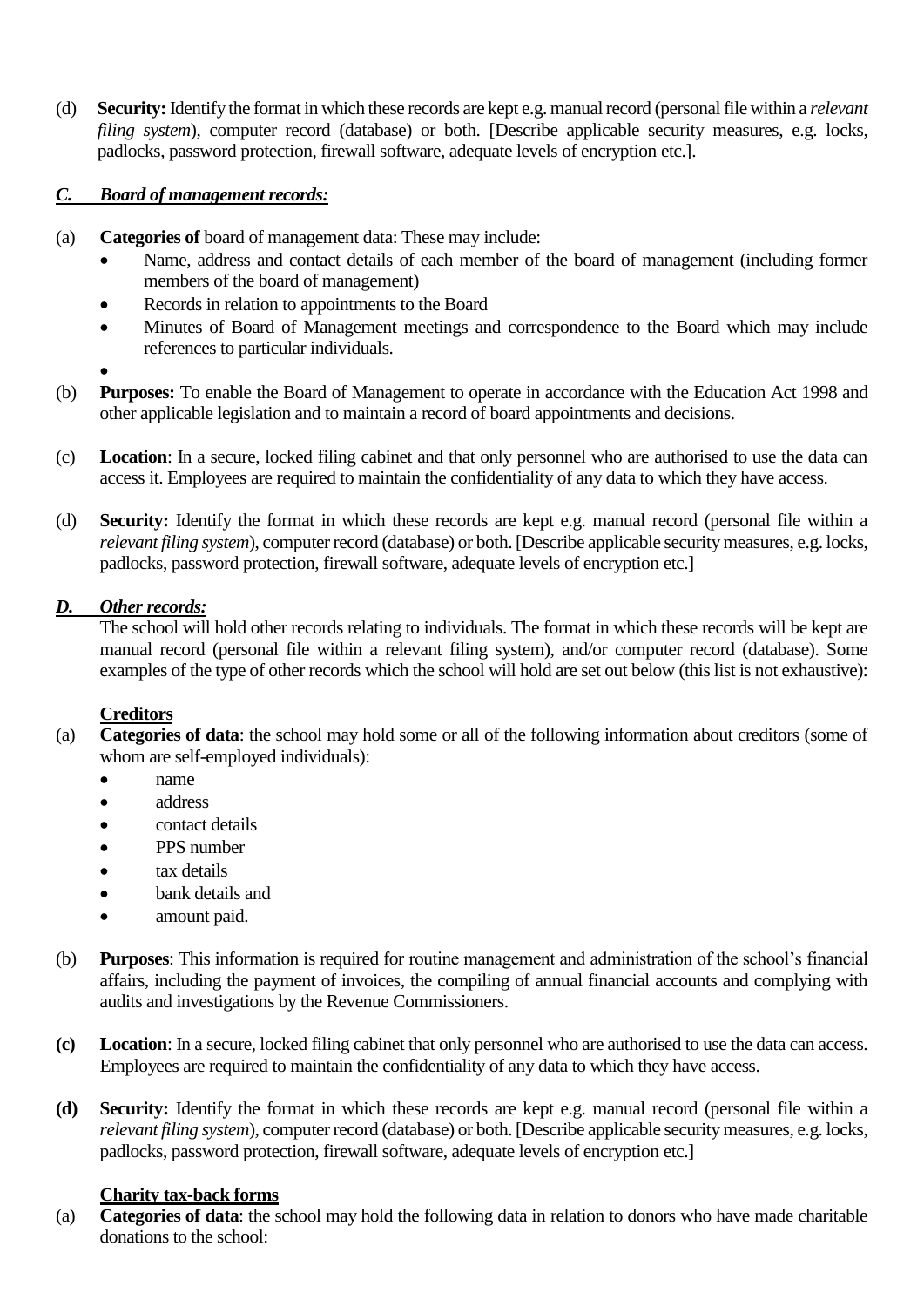- name
- address
- telephone number
- PPS number
- tax rate
- signature and
- the gross amount of the donation.
- (b) **Purposes**: Schools are entitled to avail of the scheme of tax relief for donations of money they receive. To claim the relief, the donor must complete a certificate (CHY2) and forward it to the school to allow it to claim the grossed up amount of tax associated with the donation. The information requested on the appropriate certificate is the parents name, address, PPS number, tax rate, telephone number, signature and the gross amount of the donation. This is retained by the School in the case of audit by the Revenue Commissioners.
- **(c) Location**: In a secure, locked filing cabinet that only personnel who are authorised to use the data can access. Employees are required to maintain the confidentiality of any data to which they have access.
- **(d) Security:** Identify the format in which these records are kept e.g. manual record (personal file within a *relevant filing system*), computer record (database) or both. [Describe applicable security measures, e.g. locks, padlocks, password protection, firewall software, adequate levels of encryption etc.]

### **CCTV images/recordings**

- (a) **Categories**: CCTV is installed in some schools, externally i.e. perimeter walls/fencing and internally as detailed in the CCTV Policy. These CCTV systems may record images of staff, students and members of the public who visit the premises.
- (b) **Purposes**: Safety and security of staff, students and visitors and to safeguard school property and equipment.
- (c) **Location**: Cameras are located externally and internally as detailed in the CCTV Policy. Recording equipment is located in <state location>e.g. the Principal's office or in the reception office of school.
- (d) **Security**: Access to images/recordings is restricted to <state authorised person> e.g. the principal & deputy principal of each school. Tapes, DVDs, hard disk recordings are retained for 28 days, except if required for the investigation of an incident. Images/recordings may be viewed or made available to An Garda Síochána pursuant to section 8 Data Protection Acts 1988 and 2003.

### **Examination results**

- (a) **Categories**: The school will hold data comprising examination results in respect of its students. These include class, mid-term, annual, continuous assessment and mock- examinations results.
- (b) **Purposes**: The main purpose for which these examination results and other records are held is to monitor a student's progress and to provide a sound basis for advising them and their parents or guardians about subject choices and levels. The data may also be aggregated for statistical/reporting purposes, such as to compile results tables. The data may be transferred to the Department of Education and Skills, the National Council for Curriculum and Assessment and such other similar bodies.

**Location**: In a secure, locked filing cabinet that only personnel who are authorised to use the data can access. Employees are required to maintain the confidentiality of any data to which they have access.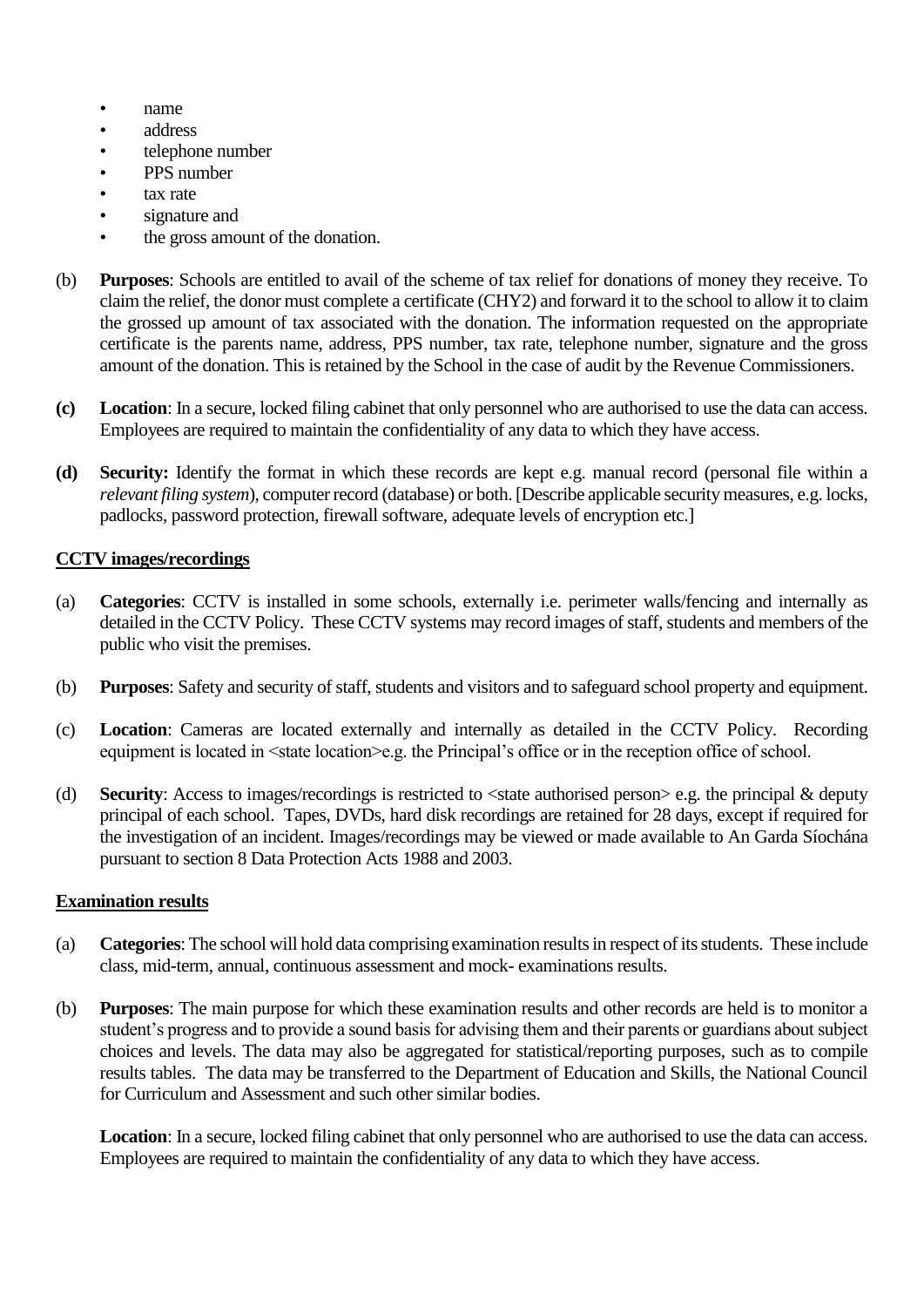**(c) Security:** Identify the format in which these records are kept, e.g. manual record (personal file within a *relevant filing system*), computer record (database) or both. [Describe applicable security measures, e.g. locks, padlocks, password protection, firewall software, adequate levels of encryption etc.]

### **Links to other policies and to curriculum delivery**

Our school policies need to be consistent with one another, within the framework of the overall School Plan. Relevant school policies already in place or being developed or reviewed, shall be examined with reference to the data protection policy and any implications which it has for them shall be addressed.

The following policies may be among those considered:

- Child Protection Policy
- Anti-Bullying Policy
- Code of Behaviour
- Mobile Phone Code
- Admissions/Enrolment Policy
- CCTV Policy
- Substance Use Policy
- ICT Acceptable Usage Policy
- SPHE/CSPE etc.

#### **Processing in line with data subject's rights**

Data in this school will be processed in line with the data subjects' rights.

Data subjects have a right to:

- (a) Request access to any data held about them by a data controller
- (b) Prevent the processing of their data for direct-marketing purposes
- (c) Ask to have inaccurate data amended
- (d) Prevent processing that is likely to cause damage or distress to themselves or anyone else.

#### **Dealing with a data access requests**

Section 3 access request

Under Section 3 of the Data Protection Acts, an individual has the right to be informed whether the school holds data/information about them and to be given a description of the data together with details of the purposes for which their data is being kept. The individual must make this request in writing and the data controller will accede to the request within 21 days.

The right under Section 3 must be distinguished from the much broader right contained in Section 4, where individuals are entitled to a copy of their data.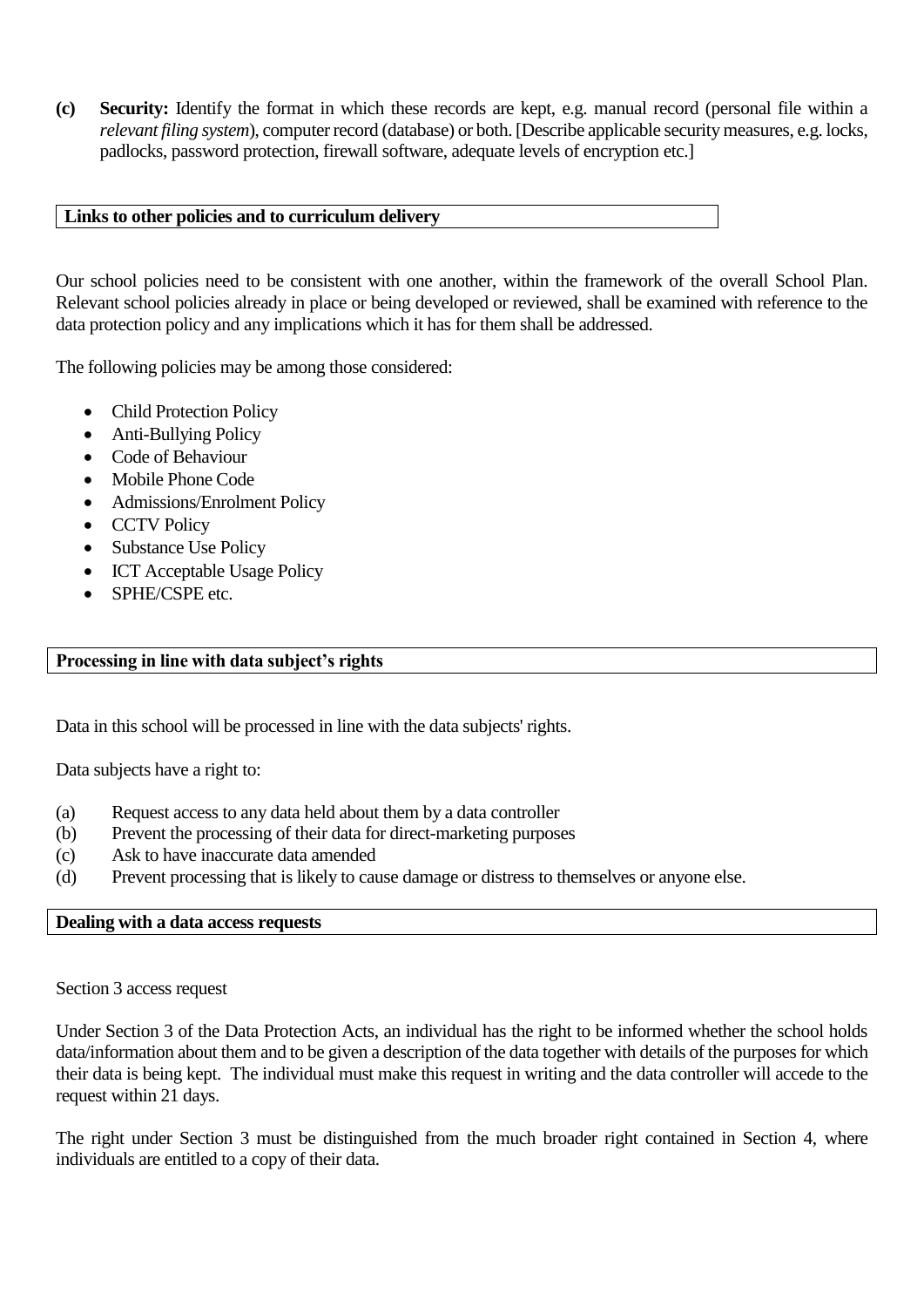Section 4 access request

Individuals are entitled to a copy of their personal data on written request.

- The individual is entitled to a copy of their personal data (subject to some exemptions and prohibitions set down in Section 5 of the Data Protection Act)
- Request must be responded to within 40 days
- Fee may apply but cannot exceed  $\epsilon$ 6.35
- Where a subsequent or similar request is made soon after a request has just been dealt with, it is at the discretion of the school as data controller to comply with the second request (no time limit but reasonable interval from the date of compliance with the last access request.) This will be determined on a case-by-case basis.
- No personal data can be supplied relating to another individual unless that third party has consented to the disclosure of their data to the applicant. Data will be carefully redacted to omit references to any other individual and only where it has not been possible to redact the data to ensure that the third party is not identifiable would the school refuse to furnish the data to the applicant.

### **Providing information over the phone**

In our school, any employee dealing with telephone enquiries should be careful about disclosing any personal information held by the school over the phone. In particular the employee should:

- Check the identity of the caller to ensure that information is only given to a person who is entitled to that information
- Suggest that the caller put their request in writing if the employee is not sure about the identity of the caller and in circumstances where the identity of the caller cannot be verified
- Refer the request to the principal for assistance in difficult situations. No employee should feel forced into disclosing personal information.

# **Implementation arrangements, roles and responsibilities**

In our school the board of management is the data controller and the principal will be assigned the role of coordinating implementation of this Data Protection Policy and for ensuring that staff who handle or have access to *Personal Data* are familiar with their data protection responsibilities.

The following personnel have responsibility for implementing the Data Protection Policy:

| <b>Name</b>               | <b>Responsibility</b>                 |
|---------------------------|---------------------------------------|
| Board of management:      | Data Controller                       |
| Principal:                | <b>Implementation of Policy</b>       |
| Teaching personnel:       | Awareness of responsibilities         |
| Administrative personnel: | Security, confidentiality             |
| IT personnel:             | Security, encryption, confidentiality |

#### **Ratification & communication**